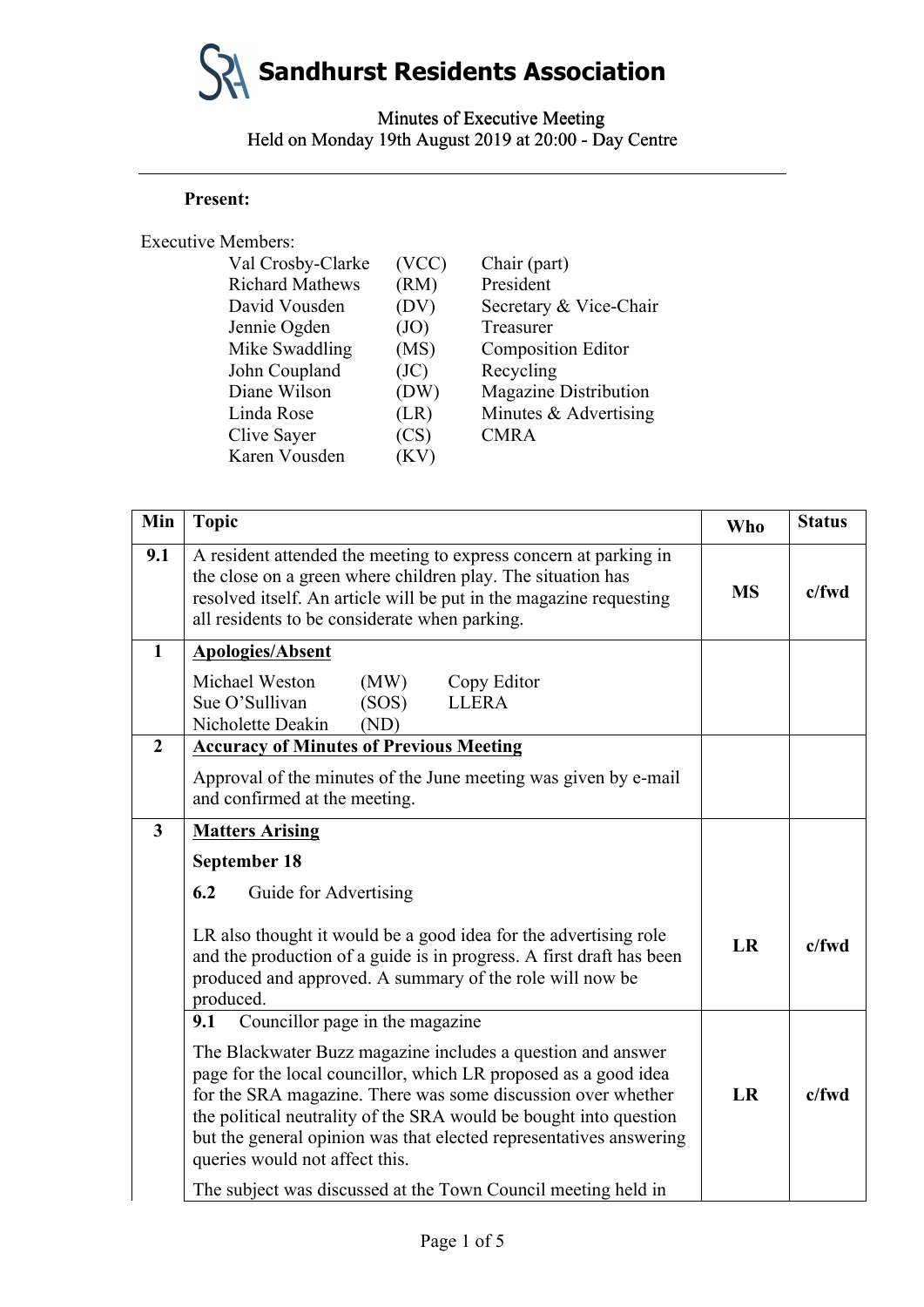**Sandhurst Residents Association**

# Minutes of Executive Meeting Minutes of Executive Meeting Held on Monday 19th August 2019 at 20:00 - Day Centre

| Min | <b>Topic</b>                                                                                                                                                                                                                                                                                                                                                                                                                                                                                                                                                                                                                                                                                                                                                                                                                                                                                                                                                                                                        | <b>Who</b>   | <b>Status</b> |
|-----|---------------------------------------------------------------------------------------------------------------------------------------------------------------------------------------------------------------------------------------------------------------------------------------------------------------------------------------------------------------------------------------------------------------------------------------------------------------------------------------------------------------------------------------------------------------------------------------------------------------------------------------------------------------------------------------------------------------------------------------------------------------------------------------------------------------------------------------------------------------------------------------------------------------------------------------------------------------------------------------------------------------------|--------------|---------------|
|     | March and more details on how the page would work are to be<br>provided.                                                                                                                                                                                                                                                                                                                                                                                                                                                                                                                                                                                                                                                                                                                                                                                                                                                                                                                                            |              |               |
|     | <b>February 19</b>                                                                                                                                                                                                                                                                                                                                                                                                                                                                                                                                                                                                                                                                                                                                                                                                                                                                                                                                                                                                  |              |               |
|     | 9.1<br>Horseshoe Lake development                                                                                                                                                                                                                                                                                                                                                                                                                                                                                                                                                                                                                                                                                                                                                                                                                                                                                                                                                                                   |              |               |
|     | VCC, DV, KV and JO attended a meeting held on 12th February<br>regarding the proposals for the development of a country park at<br>Horseshoe Lake. The development has not yet been approved, but<br>permission has been given to apply for planning. Concerns were<br>expressed at the meeting about the access road to the site. Links to<br>further details can be found on the SRA Facebook page.<br>Complaints about the development cannot be registered until the<br>planning application is raised on the register, although it was noted<br>that BFC have begun advertising for staff for the new facility. The<br>planning application is still not on the register. A councillor has<br>expressed concern that the discussions for Horseshoe Lake are<br>being held behind closed doors, for commercially sensitive<br>reasons. It is hard to see what these might be as the work is not<br>being put out to tender. A letter expressing the SRA's view will be<br>sent to councillors and Ollie Sirrel. |              |               |
|     | <b>9.1a</b> A dismissive response to the letter was received but it was<br>decided to wait until after the AGM before replying as it was<br>hoped that a councillor would attend. In the event, Stephen Chown<br>head of Parks & Countryside attended and gave a very informative<br>presentation. He then took part in a lengthy Q&A session, which<br>was appreciated by all attendees. A councillor did not attend.                                                                                                                                                                                                                                                                                                                                                                                                                                                                                                                                                                                              | <b>DV</b>    |               |
|     | Consequently, the committee felt that, unless we are prepared to<br>be more vigorous in our approach, the SRA will not be heard, and<br>will have a hard time justifying ourselves to the residents. A<br>response is to be drafted detailing the motivation for this<br>development as the SRA view it.                                                                                                                                                                                                                                                                                                                                                                                                                                                                                                                                                                                                                                                                                                            |              |               |
|     | <b>9.1b</b> Ollie Sirrel is to be invited to join the SRA Facebook page.                                                                                                                                                                                                                                                                                                                                                                                                                                                                                                                                                                                                                                                                                                                                                                                                                                                                                                                                            | <b>DV</b>    |               |
|     | <b>May 19</b>                                                                                                                                                                                                                                                                                                                                                                                                                                                                                                                                                                                                                                                                                                                                                                                                                                                                                                                                                                                                       |              |               |
|     | 4.1<br><b>Annual Accounts</b>                                                                                                                                                                                                                                                                                                                                                                                                                                                                                                                                                                                                                                                                                                                                                                                                                                                                                                                                                                                       |              |               |
|     | The annual accounts have been prepared and will be sent to the<br>accountants for verification. The summary accounts were agreed<br>by the committee and will now be signed and printed for the<br>AGM.                                                                                                                                                                                                                                                                                                                                                                                                                                                                                                                                                                                                                                                                                                                                                                                                             | <b>JO/DV</b> | <b>Closed</b> |
|     | 4.2<br>Symons                                                                                                                                                                                                                                                                                                                                                                                                                                                                                                                                                                                                                                                                                                                                                                                                                                                                                                                                                                                                       |              |               |
|     | A free advert will be placed in the September edition of the<br>magazine as a thank you for their work on the accounts.                                                                                                                                                                                                                                                                                                                                                                                                                                                                                                                                                                                                                                                                                                                                                                                                                                                                                             | LR           | Done          |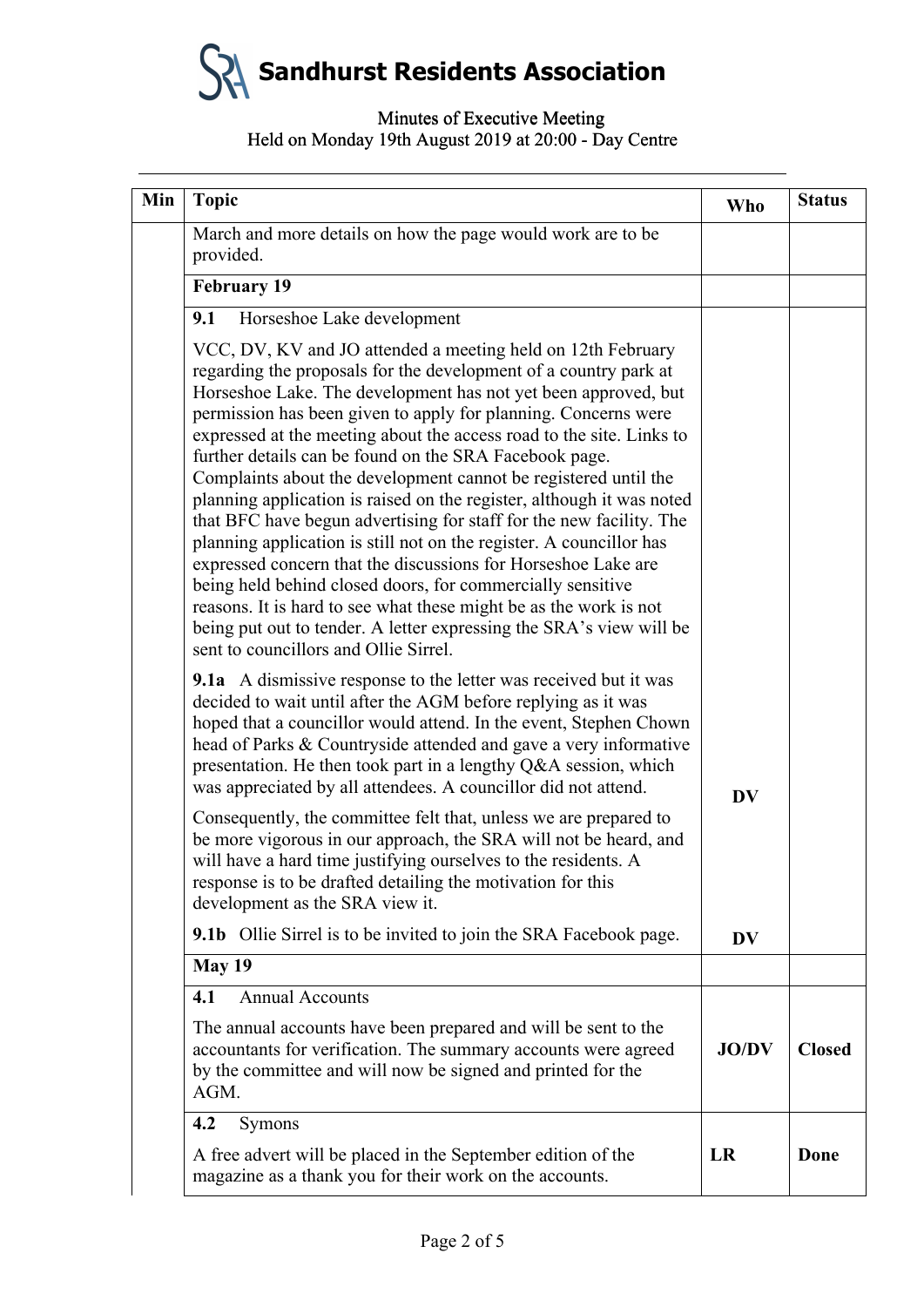**Sandhurst Residents Association**

### Minutes of Executive Meeting Minutes of Executive Meeting Held on Monday 19th August 2019 at 20:00 - Day Centre

| <b>Topic</b>                                                                                                                                                                                                                                                                                                                               | <b>Who</b>   | <b>Status</b> |
|--------------------------------------------------------------------------------------------------------------------------------------------------------------------------------------------------------------------------------------------------------------------------------------------------------------------------------------------|--------------|---------------|
| Recycling<br>8.1<br>Re3 have contacted MS with a view to putting information on<br>service updates in the magazine. The committee agreed this could<br>be a good idea as long as this was not scheduling information,<br>which is likely to be out of date when the magazine goes out, and<br>that JC is in agreement. MS will contact JC. | <b>MS</b>    | $c$ /fwd      |
| 9.3<br>Software<br>MW requested funding for Microsoft Office software at a once off<br>cost of £160 to enable editing for the magazine. This was<br>unanimously approved by the committee. The software has been<br>purchased but not yet reimbursed.                                                                                      | <b>MW JO</b> | $c$ /fwd      |
| June 19                                                                                                                                                                                                                                                                                                                                    |              |               |
| 4.1<br>Overpayment<br>These figures include an amount of £288, which was an<br>overpayment by BFC. A cheque to refund has been sent and<br>cashed.                                                                                                                                                                                         | LR           | <b>Closed</b> |
| <b>Disclaimers</b><br>6.1<br>The disclaimers regarding views expressed in the articles and<br>advertisers have disappeared but will be reinstated in the<br>September edition.                                                                                                                                                             | <b>LR/MS</b> | <b>Closed</b> |
| Invoices<br>6.1                                                                                                                                                                                                                                                                                                                            |              |               |
| Invoices for the September have been sent and all have been paid.<br>One double payment has been held over for the December edition,<br>at the request of the advertiser.                                                                                                                                                                  | LR           | <b>Closed</b> |
| <b>March Edition</b><br>6.2                                                                                                                                                                                                                                                                                                                |              |               |
| Help will be needed with the advertising for the March 2020<br>edition. RM volunteered.                                                                                                                                                                                                                                                    | LR/RM        | c/fwd         |
| <b>AOB</b><br>9.1<br>Committee members should arrive at 19:30 in order to organise<br>the chairs for a 20:00 start.                                                                                                                                                                                                                        | <b>ALL</b>   | <b>Closed</b> |
| 9.2<br>Projector<br>A projector screen was provided.                                                                                                                                                                                                                                                                                       | LR           | <b>Closed</b> |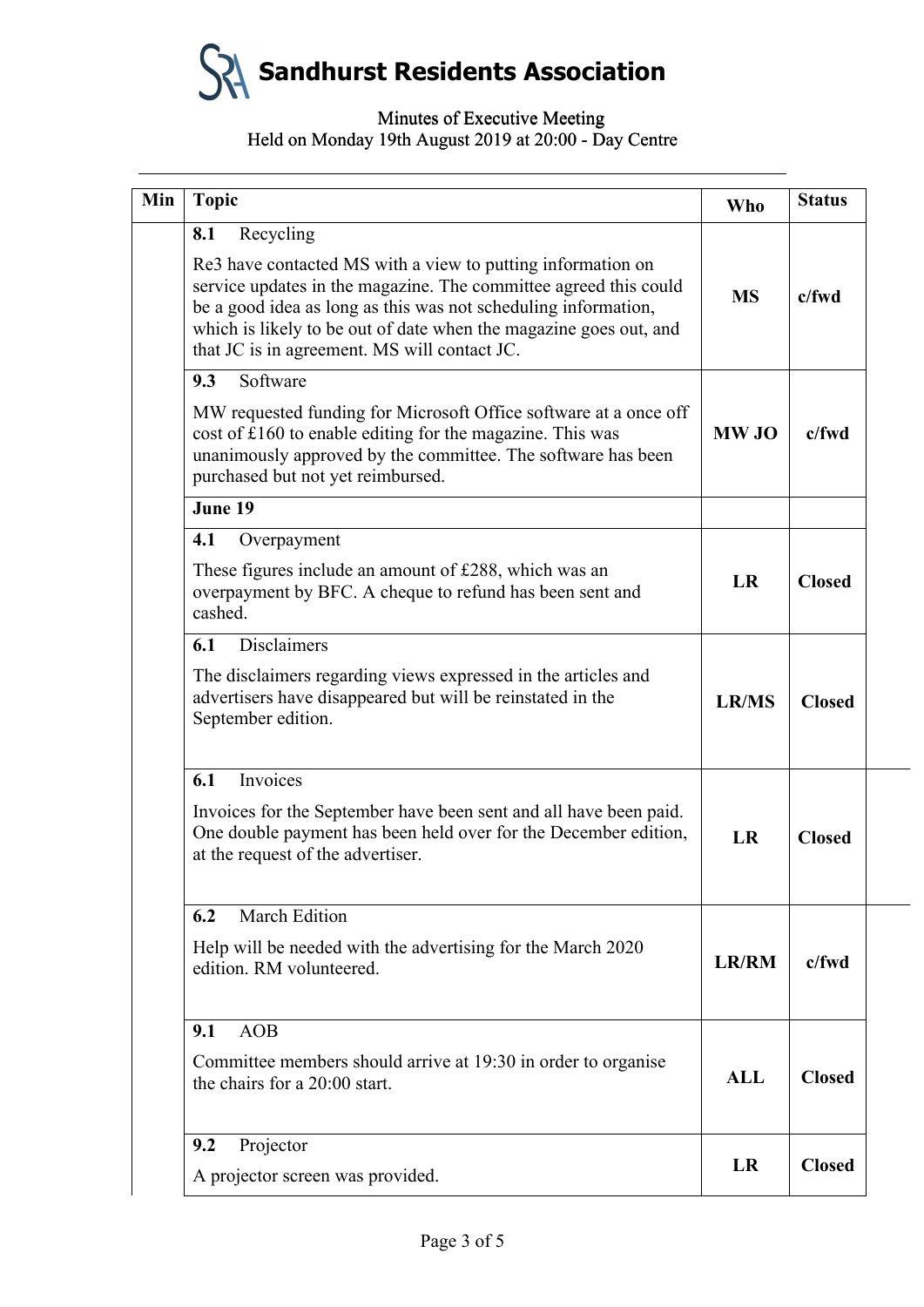

# Minutes of Executive Meeting Minutes of Executive Meeting Held on Monday 19th August 2019 at 20:00 - Day Centre

|                                                              | Min<br><b>Topic</b>                                                                                                                                         |                                                                                                                                                                                                                                                                                                                                                                             |    | <b>Status</b> |
|--------------------------------------------------------------|-------------------------------------------------------------------------------------------------------------------------------------------------------------|-----------------------------------------------------------------------------------------------------------------------------------------------------------------------------------------------------------------------------------------------------------------------------------------------------------------------------------------------------------------------------|----|---------------|
| $\overline{\mathbf{4}}$                                      | <b>Treasurer's Report</b>                                                                                                                                   |                                                                                                                                                                                                                                                                                                                                                                             |    |               |
|                                                              | Figures as at end July:                                                                                                                                     |                                                                                                                                                                                                                                                                                                                                                                             |    |               |
|                                                              | <b>Current Account</b>                                                                                                                                      | £6,964.36                                                                                                                                                                                                                                                                                                                                                                   |    |               |
|                                                              | Reserve Account                                                                                                                                             | £25,468.77                                                                                                                                                                                                                                                                                                                                                                  |    |               |
|                                                              | <b>Total</b>                                                                                                                                                | £32,433.13                                                                                                                                                                                                                                                                                                                                                                  |    |               |
| 5                                                            | <b>Donations</b>                                                                                                                                            |                                                                                                                                                                                                                                                                                                                                                                             |    |               |
|                                                              | No requests received                                                                                                                                        |                                                                                                                                                                                                                                                                                                                                                                             |    |               |
| $\overline{7}$                                               | Website                                                                                                                                                     |                                                                                                                                                                                                                                                                                                                                                                             |    |               |
|                                                              | Up to date.                                                                                                                                                 |                                                                                                                                                                                                                                                                                                                                                                             |    |               |
| 8                                                            | <b>Recycling</b>                                                                                                                                            |                                                                                                                                                                                                                                                                                                                                                                             |    |               |
|                                                              | Nothing to report                                                                                                                                           |                                                                                                                                                                                                                                                                                                                                                                             |    |               |
| 9                                                            | <b>AOB</b>                                                                                                                                                  |                                                                                                                                                                                                                                                                                                                                                                             |    |               |
|                                                              | appeal.                                                                                                                                                     | Permission has been granted for the 2 houses in the car park of the<br>Rose & Crown pub to be built. The decision was overturned on                                                                                                                                                                                                                                         |    |               |
| 9.1                                                          | The Day Centre wants to produce a new leaflet detailing their<br>services and requested editing help, which MS will provide.                                |                                                                                                                                                                                                                                                                                                                                                                             |    |               |
| 9.2                                                          | The Distributors party will be held on Monday October 21 <sup>st</sup> with a<br>new start time of 19:30 to allow for the 22:00 closure of the car<br>park. |                                                                                                                                                                                                                                                                                                                                                                             |    |               |
| 9.3                                                          | Work on the houses on the Rackstraws corner seems to have<br>stalled. Enquiries as to what is happening to be made.                                         |                                                                                                                                                                                                                                                                                                                                                                             | DV |               |
|                                                              | The meeting closed at 21:30 hours.                                                                                                                          |                                                                                                                                                                                                                                                                                                                                                                             |    |               |
| Agenda<br>1.<br>2.<br>3.<br>4.<br>5.<br>6.<br>7.<br>8.<br>9. | Apologies<br><b>Approve Previous Minutes</b><br><b>Matters Arising</b><br>Treasurer's Report<br>Donations<br>Magazine<br>Website<br>Recycling<br><b>AOB</b> | Proposed meeting dates are:<br>Monday 19 <sup>th</sup> August<br>Monday 16 <sup>th</sup> September<br>Monday $21st$ October – Distributors Party<br>Monday 18 <sup>th</sup> November<br>No meeting in December<br>Monday 20 <sup>th</sup> January 2020<br>Monday 17 <sup>th</sup> February 2020<br>Monday 16 <sup>th</sup> March 2020<br>Monday 20 <sup>th</sup> April 2020 |    |               |

# **Agenda Proposed meeting dates are:**

|    | 1. Apologies                    | Monday 19 <sup>th</sup> August             |
|----|---------------------------------|--------------------------------------------|
| 2. | <b>Approve Previous Minutes</b> | Monday $16th$ September                    |
| 3. | <b>Matters Arising</b>          | Monday $21st$ October – Distributors Party |
|    | 4. Treasurer's Report           | Monday 18 <sup>th</sup> November           |
|    | 5. Donations                    | No meeting in December                     |
|    | 6. Magazine                     | Monday 20 <sup>th</sup> January 2020       |
|    | 7. Website                      | Monday $17th$ February 2020                |
| 8. | Recycling                       | Monday 16 <sup>th</sup> March 2020         |
| 9. | AOB                             | Monday 20 <sup>th</sup> April 2020         |